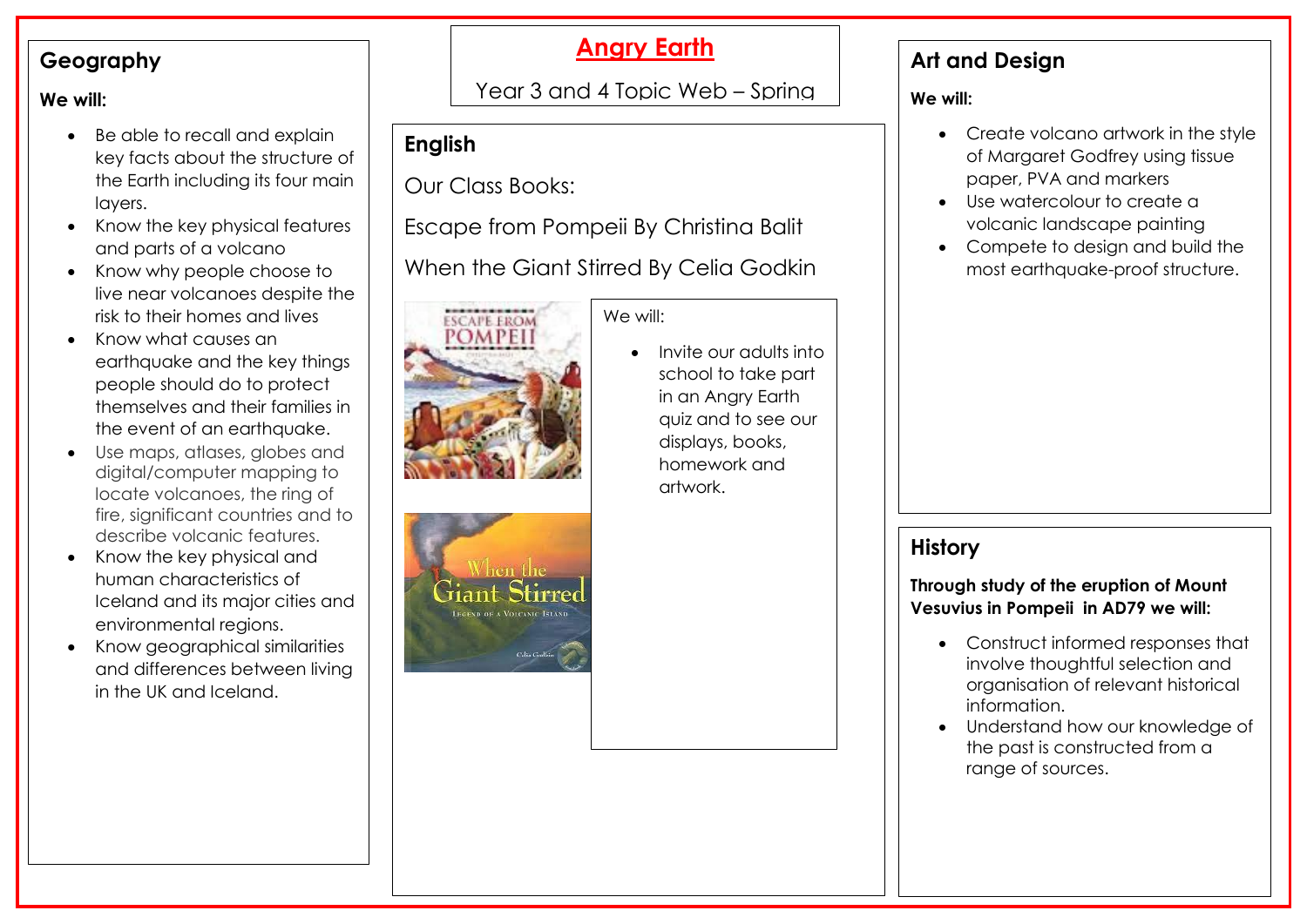| <b>Science</b><br><b>Living Things</b><br>Sc4/2.1c recognise that<br>$\bullet$<br>environments can change and that<br>this can sometimes pose dangers to<br>living things.<br><b>Rocks</b><br>Sc3/3.1b describe in simple<br>$\bullet$<br>terms how fossils are formed<br>when things that have lived are<br>trapped within rock                                                                                                                                                                                                                                  | Know that changes to the environment can make it more difficult for animals to survive and reproduce; in<br>extreme cases this leads to extinction, where an entire species dies<br>Know that human activity - such as climate change caused by pollution - can change the environment for many<br>living things, endangering their existence<br>Know that the polar bear is a famous example of climate change endangering the existence of a species; as the<br>climate changes and gets warmer, the sea ice on which polar bears live reduces in amount making it harder for<br>them to survive and reproduce<br>Know that fossils form when a plant or animal dies and is quickly covered with silt or mud so that it cannot be<br>rotted by microbes or eaten by scavenging animals; in time layers of sediment build, squashing the mud and<br>turning it to stone around the dead plant or animal; the materials in the body are replaced by minerals that flow in<br>water through the rock, leaving a rock in the shape of the animal or plant that was once there |
|-------------------------------------------------------------------------------------------------------------------------------------------------------------------------------------------------------------------------------------------------------------------------------------------------------------------------------------------------------------------------------------------------------------------------------------------------------------------------------------------------------------------------------------------------------------------|-----------------------------------------------------------------------------------------------------------------------------------------------------------------------------------------------------------------------------------------------------------------------------------------------------------------------------------------------------------------------------------------------------------------------------------------------------------------------------------------------------------------------------------------------------------------------------------------------------------------------------------------------------------------------------------------------------------------------------------------------------------------------------------------------------------------------------------------------------------------------------------------------------------------------------------------------------------------------------------------------------------------------------------------------------------------------------|
|                                                                                                                                                                                                                                                                                                                                                                                                                                                                                                                                                                   |                                                                                                                                                                                                                                                                                                                                                                                                                                                                                                                                                                                                                                                                                                                                                                                                                                                                                                                                                                                                                                                                             |
| <b>English</b><br><b>Setting Description</b><br><b>Explanation Text</b><br>- In narratives, create settings.<br>- Organise paragraphs around a<br>theme<br>- Draft and write by: composing<br>and progressively building a varied<br>and rich vocabulary and an<br>increasing range of sentence<br>structures.<br>- Read aloud their own writing, to a<br>group or the whole class, using<br>appropriate intonation and<br>controlling the tone and volume so<br>that the meaning is clear.<br>- In non-narrative material, use<br>simple organisational devices. | Create a senses grid with well-structured descriptions.<br>Plan narrative by organising paragraphs around a theme.<br>Describe a setting by using noun phrases, powerful adjectives, conjunctions, adverbs and prepositions<br>to express time, place and cause.<br>Edit work and propose changes to grammar, vocabulary and punctuation to improve consistency.<br>Participate in role-play and improvisation.<br>Use and punctuate direct speech. Use dialogue to show relationship between characters.<br>Recognise the features and structure of an explanation text.<br>Plan and write an explanation text using appropriate structure. Use chronological order, time and<br>cause and effect conjunctions, technical vocabulary, impersonal tone, diagram and illustrations.<br>Learn and apply proofreading and editing skills.                                                                                                                                                                                                                                      |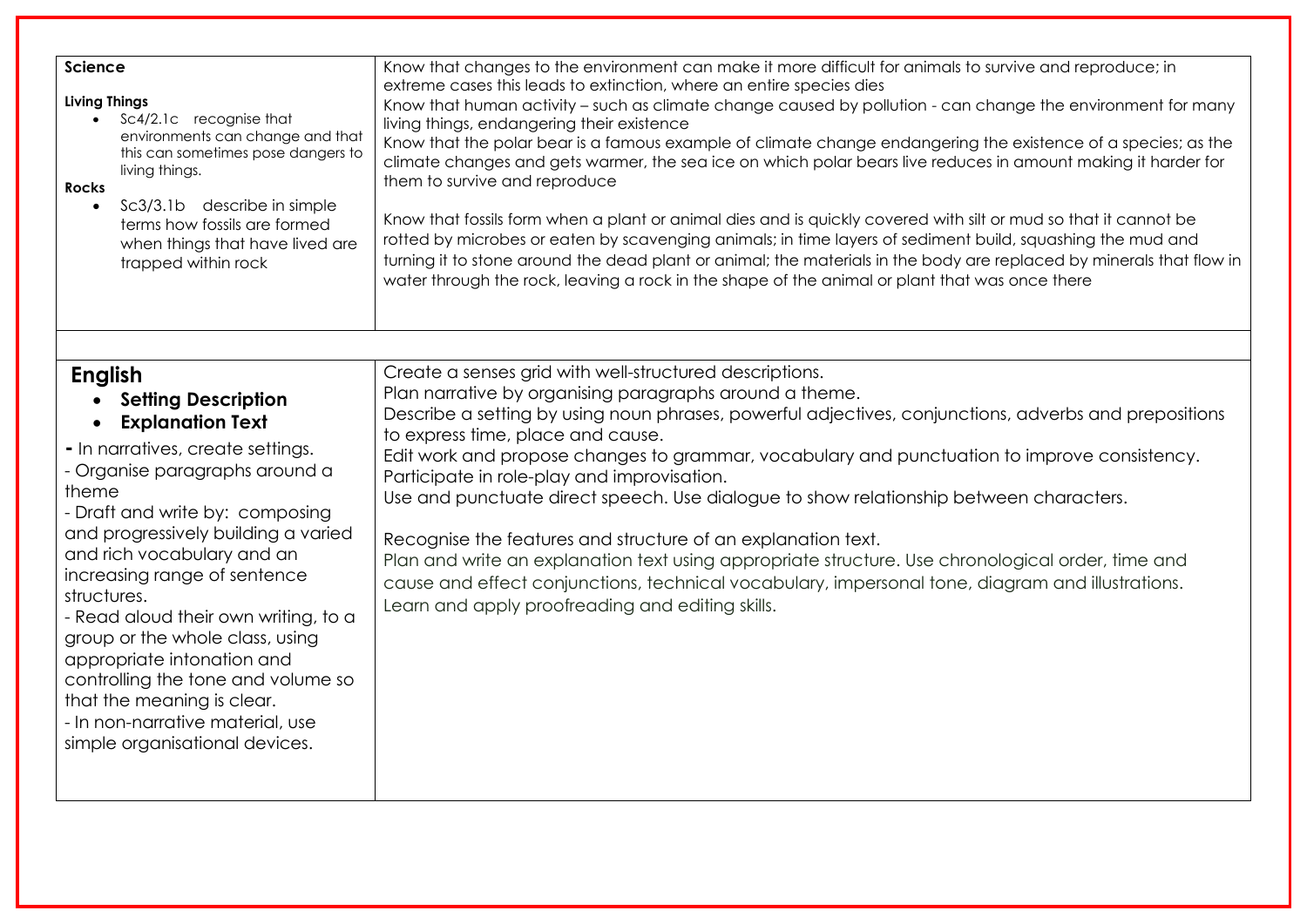|                                                                                                                                          | Other Areas of the Curriculum - not linked to the topic                                                                                                                                                                                                                                                                                                                                                                                                                                                                                                                                                                                                                                                                                                                                         |
|------------------------------------------------------------------------------------------------------------------------------------------|-------------------------------------------------------------------------------------------------------------------------------------------------------------------------------------------------------------------------------------------------------------------------------------------------------------------------------------------------------------------------------------------------------------------------------------------------------------------------------------------------------------------------------------------------------------------------------------------------------------------------------------------------------------------------------------------------------------------------------------------------------------------------------------------------|
| <b>Maths</b>                                                                                                                             | We will learn how to recognise and work with equivalent fractions, spotting patterns and calculating<br>equivalent fractions using proportionality. We will learn how to calculate fractions of an amount, length,<br>shape or distance (unit fractions and non-unit fractions with small denominators). We will add and<br>subtract fractions with the same denominator, add 2 or more fractions and learn to subtract fractions<br>from the whole. Working with decimals, we will learn about tenths and hundredths as decimals,<br>counting in tenths and hundredths and placing decimals on a place value grid and number line. In<br>Year 3 we will learn about mass and capacity, adding, subtracting and comparing mass and capacity<br>of different objects and using different scales. |
| <b>Religious Education</b><br>Kingdom of God -<br>When Jesus left, what<br>was the impact of<br>Pentecost?<br>Understanding Christianity | Make links between the story of Pentecost and Christian belief about the Kingdom of God on<br>Earth.<br>Offer suggestions about what the description of Pentecost in Acts 2 might mean.<br>Give examples of what Pentecost means to some Christians now.<br>$\overline{\phantom{a}}$<br>Make simple links between the Day of Pentecost, the Holy Spirit and the Kingdom of God.<br>$\overline{\phantom{a}}$<br>Make links between the Kingdom of God explored in the Bible and what people believe about<br>following God in the world today.                                                                                                                                                                                                                                                   |
| French – Unit 4 Rigolo<br>• Animals and Pets                                                                                             | Learn vocabulary for pets and say what pets they have, what their names are and describe their<br>characters.<br>Ask someone if they have a dog/cat etc.<br>Learn numbers 11-20<br>Introduce a friend in the 3 <sup>rd</sup> person and describe their character.                                                                                                                                                                                                                                                                                                                                                                                                                                                                                                                               |
| <b>PSHE</b><br><b>Drug Education</b>                                                                                                     | - Be able to name some medical and legal recreational drugs<br>- Have a basic understanding of how a drug can enter the body and the bloodstream<br>- Be able to explain some ways in which medicines are used, including as immunisations and describe<br>some of the professionals who work with them<br>- Have clear ideas about medicine safety and have some ideas for keeping safe and asking for help<br>- Know that nicotine and alcohol are drugs and describe some of their effects                                                                                                                                                                                                                                                                                                   |
| <b>Relationships and Drug</b><br><b>Education</b>                                                                                        | - Have begun to consider why some people choose to use nicotine and alcohol<br>- Have thought about influence and persuasion and will demonstrate some skills to counter these.<br>At the end of this unit most pupils will:<br>. Be able to use the scientific terms penis, testicles, breast and vagina and explain which parts are male<br>and which are female<br>• Be able to give several examples of the capabilities of their own bodies<br>• Be able to describe familiar hygiene routines and understand the reasons for doing these things<br>• Be able to anticipate new responsibilities for their personal hygiene                                                                                                                                                                |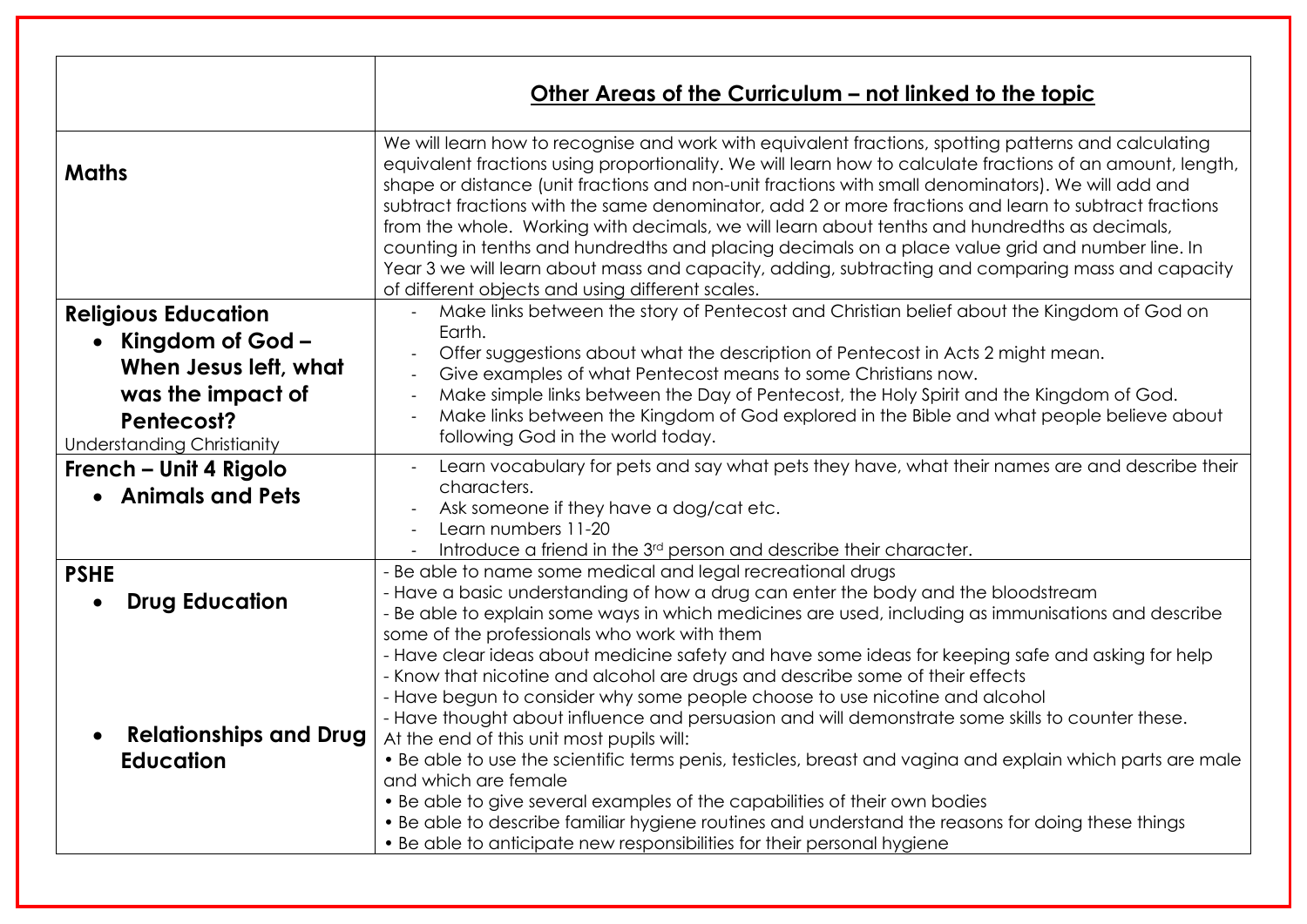|                                     | • Be able to explain how common illnesses are spread and be able to describe how they can prevent            |
|-------------------------------------|--------------------------------------------------------------------------------------------------------------|
|                                     | the spread of one such illness.                                                                              |
| P.E.                                | <b>Running:</b> with a focus on cooperation, pace and speed.                                                 |
| • Athletics and                     | running relays, hurdle running, shuttle running and distance running.                                        |
|                                     | <b>Jumping:</b> with a focus on different jumping styles and how these techniques can be used in a range of  |
| Hockey                              | activities.                                                                                                  |
|                                     | side to side jumps, forwards and backwards and one foot to the other.<br>$\overline{\phantom{a}}$            |
|                                     | Throwing:                                                                                                    |
|                                     | the heave throw and the sling throw.                                                                         |
|                                     | At the end of the unit these skills will be applied in a mini-athletics event. Children will work in groups  |
|                                     | and create a healthy competitive atmosphere.                                                                 |
|                                     | Hockey:                                                                                                      |
|                                     | develop dribbling, passing and shooting skills.                                                              |
|                                     | basic attack and defence skills.                                                                             |
|                                     | Children will also develop sportsmanship attitudes and fair play in encouraging and motivating their         |
|                                     | teammates. They will also understand the rules and know how important sticking to them is. At the end        |
|                                     | of the unit, children will participate in a mini class tournament.                                           |
| <b>Music -Ukelele class lessons</b> | In this unit, children will work in small groups, composing rhythm patterns which are then<br>$\blacksquare$ |
|                                     | practised with an emphasis on maintaining pulse. They will explore graphic and formal notation,              |
|                                     | using crotchets, quavers and rests and compare how these representations can look when                       |
|                                     | placed side by side.                                                                                         |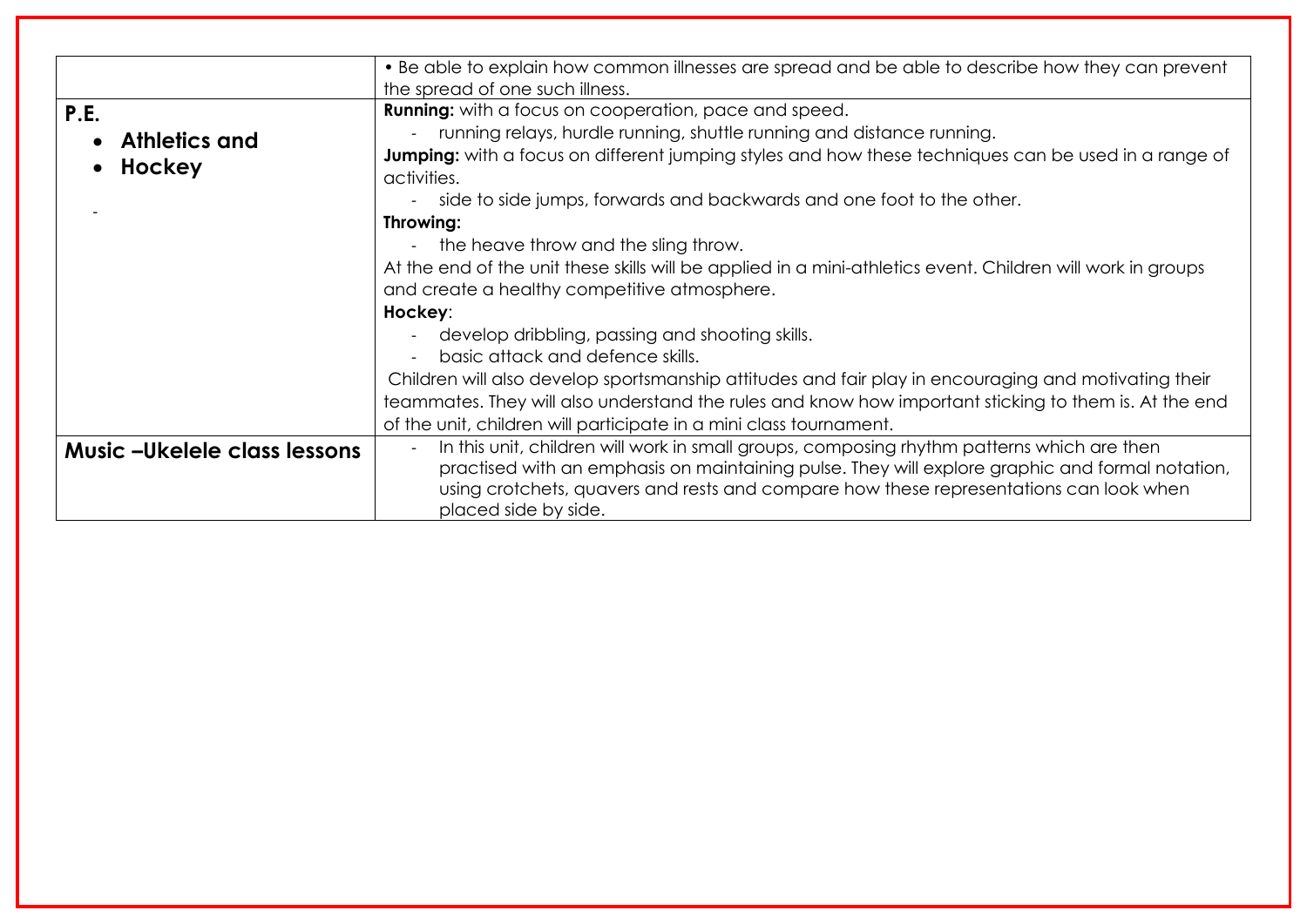## **Angry Earth Homework Tasks**

In your reading diary, it explains the expectations for homework with regards to reading, spelling and maths each week. In addition, we would like you complete one task every 2 weeks, these are linked to our topic. You are welcome to do more if you wish! Please hand homework in on Friday March 11th. March 25<sup>th</sup> and Thursday 7<sup>th</sup> April. You can hand the homework in as follows: by emailing it to [class2@thrussington.leics.sch.uk;](mailto:class2@thrussington.leics.sch.uk) or by physically bringing it in.